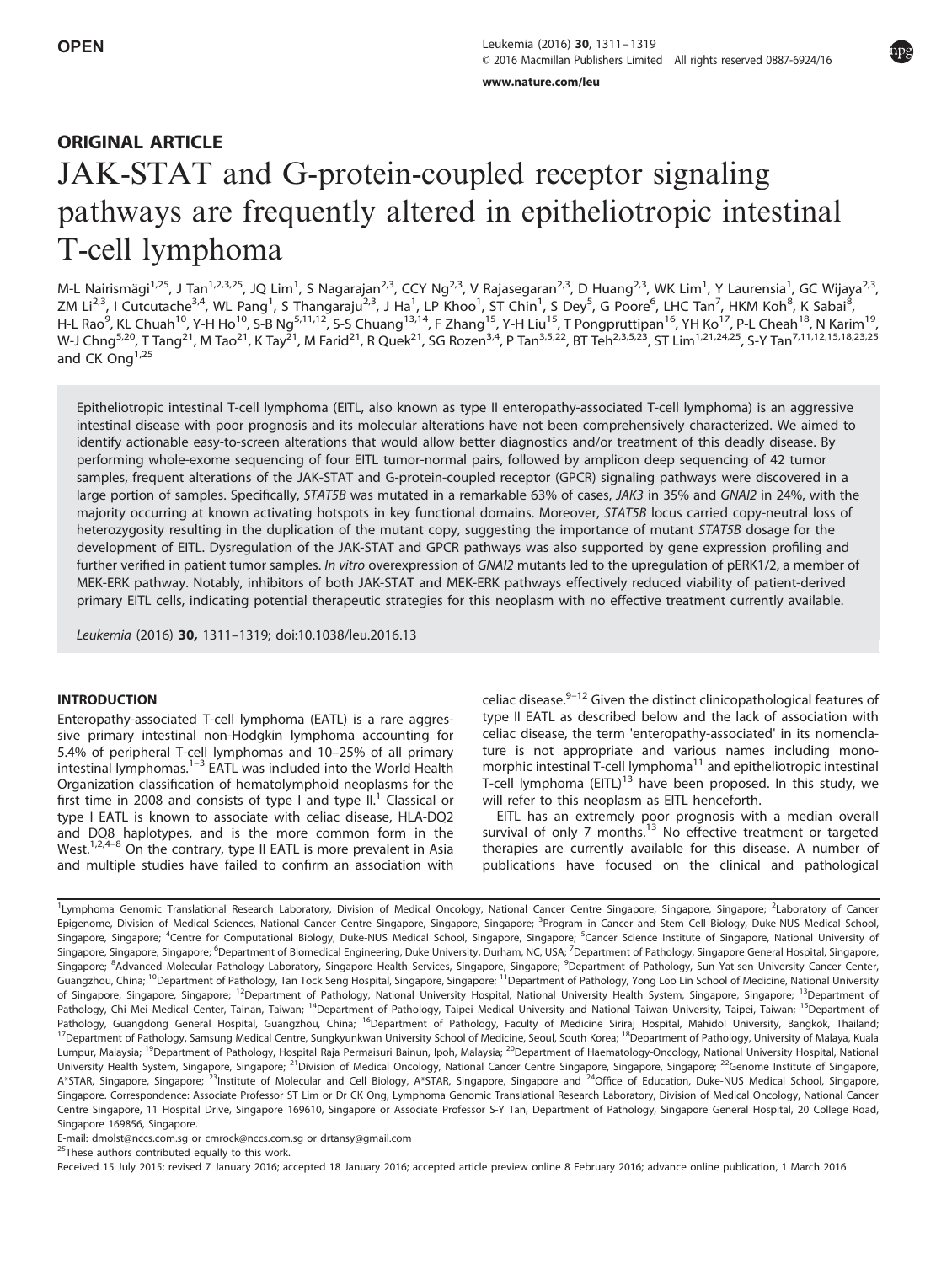Molecular profiling of EITL M-L Nairismägi et al

characterization of EITL. Together with others, we have comprehensively described the histology of this complex disease.<sup>11,13</sup> In short, EITL displays zonal variation featuring central invasive sheets of monomorphic neoplastic lymphocytes, a peripheral zone of mucosa infiltrated by morphologically atypical intraepithelial lymphocytes (IELs) and a distant zone featuring mucosa with normal villous architecture but increased number of morphologically normal IELs. The putative cell of origin is an intestinal IEL and clonality analyses have shown that the IELs in the distant mucosal zone share clonal relationship with the invasive lymphoma.<sup>13,14</sup> The CD8+ CD56+ phenotype and extensive nuclear expression of megakaryocyte-associated tyrosine kinase are features that are<br>distinct from classical EATL,<sup>13,15</sup> with the majority of neoplastic cells expressing CD8αα homodimers.<sup>13</sup> Opinion is still divided whether these cells display mainly T-cell receptor (TCR) αβ or γδ phenotypes.11,13 1312

Cytogenetic studies have demonstrated gains and translocations of MYC (8q24)10,13,16 in EITL, although they may also be seen in classical EATL.<sup>17</sup> Conversely, gains of 1q32.2-q41 and 5q34q35.2 are more common in EATL compared with EITL, whereas 9q31.3 gain and 16q21.1 loss can be observed in both classical EATL and EITL.<sup>1,3</sup> Recently, it was reported that an activating STAT5B p.N642H mutation is common in T-cell lymphoma derived from γδ T-cells, including some cases of EITL.<sup>18</sup> We used nextgeneration sequencing techniques in a multicenter study to describe the frequent genetic changes in EITL. We provide here the first whole-exome sequencing (WES) study of this disease and, in the largest series published to date, demonstrate that STAT5Bactivating mutations are found in EITL tumors of both TCRαβ and TCRγδ origin. We present multiple lines of evidence that JAK-STAT and G-protein-coupled receptor (GPCR) signaling pathways are highly activated in EITL, and, most importantly, inhibition of these pathways by targeted therapy effectively reduces the viability of primary EITL cells.

# MATERIALS AND METHODS

#### Patients and samples

EITL was defined as a primary intestinal T-cell lymphoma with characteristic morphology, typically with cytotoxic, CD3+ CD8+ CD56+ EBER – phenotype. Five snap frozen primary tumors and matched whole blood samples were obtained from the SingHealth Tissue Repository. The patients were recruited from 2010 to 2014 and all provided signed informed consent in accordance with the Declaration of Helsinki. An additional 41 archival formalin-fixed paraffin-embedded samples collected from 2003 to 2014 were obtained from the following centers: National Cancer Centre Singapore, Singapore General Hospital, National University Hospital and Tan Tock Seng Hospital in Singapore, Guangdong General Hospital and Sun Yat-sen University Cancer Center in China, University of Malaya and Hospital Raja Permaisuri Bainun in Malaysia, Samsung Medical Centre in Korea, Chi Mei Medical Center in Taiwan and Mahidol University in Thailand. Fourteen of those were also used in our previous study with the same identifiers.<sup>13</sup> Clinicopathological features are listed in Supplementary Table 1. Tumor cell content was assessed by hematoxylin and eosin staining. The study was approved by SingHealth Centralised Institutional Review Board (2004/407/F).

#### Sequencing and mutation analysis

Detailed methods are described in the Supplementary Information. Briefly, four tumor-normal pairs of EITL were whole-exome sequenced using SureSelectXT Human All Exon V4+UTRs capture (Agilent Technologies, Santa Clara, CA, USA) and HiSeq 2000 Sequencing System (Illumina, San Diego, CA, USA). All candidate variants were visually inspected in Integrative Genomics Viewer.19,20 Only Integrative Genomics Viewer-true mutations were considered somatic and variants with frequency  $\geq 15\%$ were further validated by Sanger sequencing (Supplementary Table 2).

Prevalence screening was performed for GNAI2, JAK3 and STAT5B genes in 42 tumor samples using amplicon deep sequencing. Only common hotspots reported in COSMIC v.72 and regions identified through WES were sequenced for each gene (Supplementary Table 3). CREBBP mutation frequency was determined in a partial prevalence cohort (16 cases) using Single Primer Enrichment Technology (NuGEN Technologies, San Carlos, CA, USA).

#### SNP genotyping array and allele-specific copy number analysis of tumors

Genomic DNA from four tumor-normal pairs was hybridized to Genome-Wide Human Single-Nucleotide Polymorphism (SNP) Array 6.0 (Affymetrix, Santa Clara, CA, USA) chips. Allele-specific copy number analysis of tumors was performed as described previously.<sup>2</sup>

#### Stable cell line construction and western blot

Full-length GNAI2 cDNA was amplified using AccuPrime Pfx DNA Polymerase (Invitrogen, Carlsbad, CA, USA) and cloned into retroviral vector MIGR1 (Addgene; plasmid no.  $27490)^{22}$  at XhoI and EcoRI sites. GNAI2 mutations (c.535C > T for p.R179C and c.535C > A for p.R179S) were generated by QuikChange II XL Site-Directed Mutagenesis Kit (Agilent Technologies) and confirmed by Sanger sequencing.

HuT78 and Jurkat cell lines were from ATCC (Manassas, VA, USA) and maintained in Iscove's modified Dulbecco's medium (Invitrogen) supplemented with 20% fetal bovine serum (HyClone; GE Healthcare, Little Chalfont, UK) and RPMI-1640 (Invitrogen) supplemented with 10% fetal bovine serum (HyClone; GE Healthcare), respectively. The cultures were routinely checked for mycoplasma contamination. Stable cell lines were generated by retroviral infection and sorting of green fluorescent proteinpositive cells using BD FACSAria III Cell Sorter (BD Biosciences, Franklin Lakes, NJ, USA).

Protein extracts were prepared in RIPA cell lysis buffer (150 mm NaCl, 50 mm Tris-HCl, 0.5% deoxychlorate sodium, 200 mm NaF, 200 mm PMSF, 1% NP-40 and 1 mm EDTA) in the presence of freshly added protease inhibitor (Roche, Basel, Switzerland). HuT78 lines underwent serum starvation for 24 h before collection of protein lysates. Total protein extracts were separated on sodium dodecyl sulfate-polyacrylamide gel and transferred to Trans-Blot Turbo Mini PVDF membranes (Bio-Rad, Hercules, CA, USA). The used antibodies are listed in Supplementary Table 4. Signals were visualized using ChemiDoc MP System (Bio-Rad).

#### Ex vivo cell viability assay in primary EITL cells

Primary EITL cells from patient 065T were subcutaneously injected into the NOD scid gamma (NSG) mouse (P1; The Jackson Laboratory, Bar Harbor, ME, USA), followed by further passaging of the subcutaneously formed tumor cells by subcutaneous and intraperitoneal injection (P2). Eight-weekold female animals were used in each passage. P2 mouse presented with highly swollen peritoneum, and intestinal and peritoneal tumors. All samples, including peritoneal fluid cells from P2, were histologically characterized by a senior hematopathologist (SYT) and diagnosed EITL. Owing to the consistent phenotype between patient's primary tumor and P2 peritoneal fluid cells, we will refer to the latter as primary EITL cells henceforth. Sanger sequencing confirmed the presence of all somatic mutations identified in the original tumor (Supplementary Table 5) also in the primary cells. Animal experiments were in compliance with ethical regulations of the SingHealth Institutional Animal Care and Use Committee.

Primary EITL cells were maintained in RPMI-1640 (Invitrogen) supplemented with 10% human serum (Sigma-Aldrich, St Louis, MO, USA) and 500 IU/ml interleukin-2 (Miltenyi Biotec, Bergisch Gladbach, Germany). To test the feasibility of targeted therapy in EITL,  $5 \times 10^3$  cells were seeded in 96-well plates in three technical replicates and treated with Stattic (CAS 19983-44-9; Selleck Chemicals, Houston, TX, USA) and MEK inhibitor PD0325901 (CAS 391210-10-9; Axon Medchem, Groningen, The Netherlands) for 72 h, and Tofacitinib (CP 690550; Selleck Chemicals), Trametinib (GSK 1120212; Axon Medchem) and Gefitinib (ZD 1839; Axon Medchem) for 96 h at indicated concentrations. Cell viability was measured using the CellTiter-Glo Luminescent Cell Viability Assay (Promega, Madison, WI, USA). The efficacy of inhibitors was further evaluated by their effect on downstream targets using western blot. Cell lysates for PD0325901, Trametinib and Tofacitinib were collected 2 h and for Stattic 24 h posttreatment. Dose–response curves were plotted using the Prism software (GraphPad, La Jolla, CA, USA). All drug treatment experiments were repeated at least two times with each inhibitor.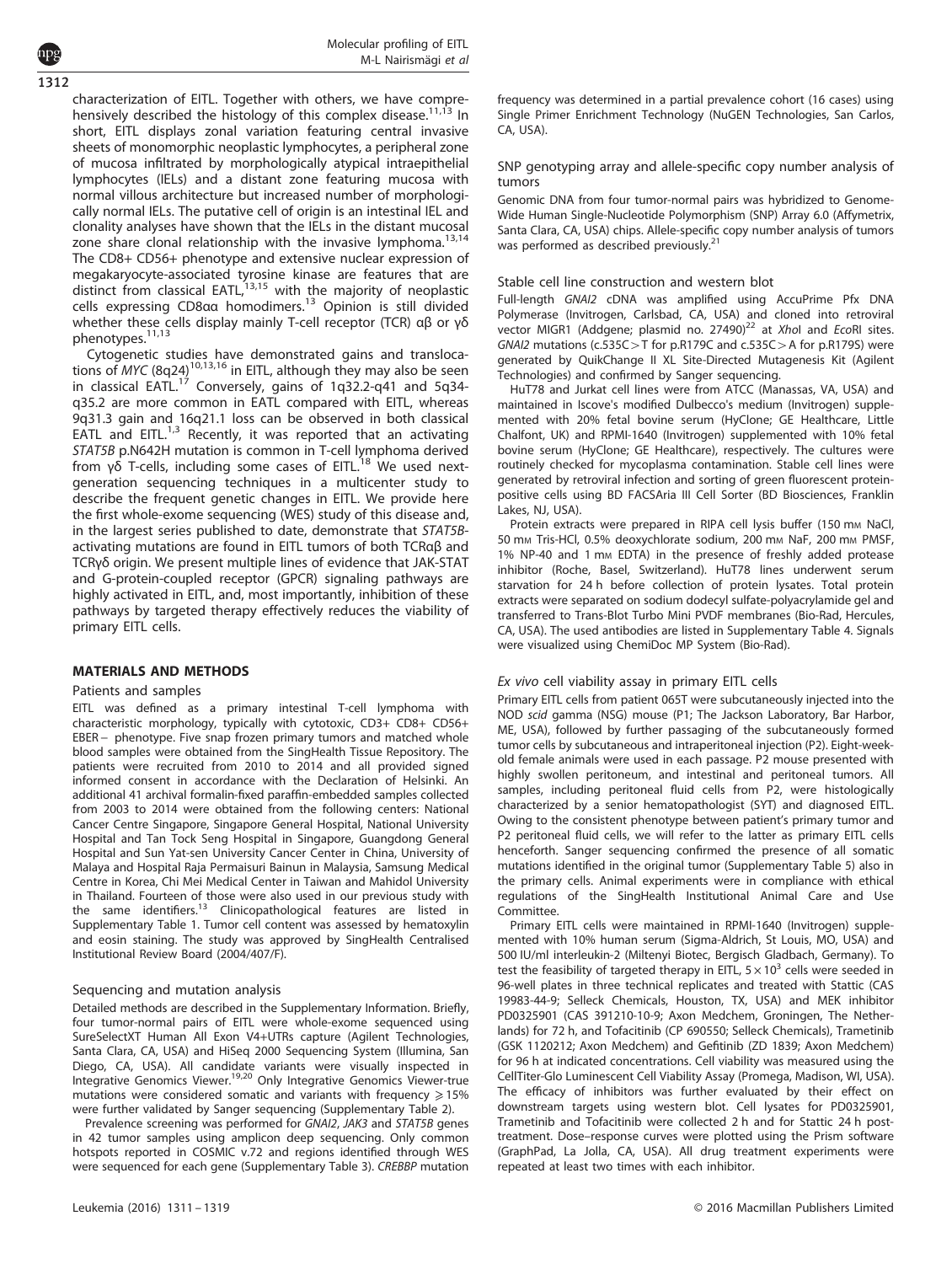#### Accession numbers

Sequencing data from WES, Single Primer Enrichment Technology and amplicon deep sequencing has been deposited in the European Nucleotide Archive with the accession number PRJEB9720. The Affymetrix Genome-Wide Human SNP Array 6.0 and GeneChip Human Genome U133 Plus 2.0 Array data are available in the Gene Expression Omnibus<sup>23</sup> with the accession number GSE70654.

# RESULTS AND DISCUSSION

# Identification of somatic variants by WES

To identify somatic mutations in EITL, we performed WES of four tumors with matching whole blood samples (Figure 1a). To maximize variant detection from a limited sample size, three different variant callers were applied—Genome Analysis Toolkit,<sup>2</sup> MuTect<sup>25</sup> and Strelka.<sup>26</sup> The mean depth of coverage was  $126 \times$ and on average 88% of targeted bases were covered by at least 20 reads (Supplementary Table 6). Sanger validation of 296 candidate variants showed a false-positive rate of 3.72%. EITL samples presented a high mutation burden with an average of 85 mutations per sample (range 59–137). A total of 340 nonsynonymous somatic mutations were identified in 313 genes. Seven of those genes also harbored silent somatic mutations (Supplementary Table 5). The nonsynonymous variants comprised 284 missense and 16 nonsense mutations, 13 frameshift indels, 25 splice site mutations and 2 mutations resulting in loss of stop codon (Supplementary Figure 1a). As observed in most other



cancers, $27,28$  EITL mutation spectrum was characterized by the predominance of  $C > T$  transitions (Supplementary Figure 1b).

A total of 14 genes were found recurrently mutated (Figure 1b and Supplementary Table 5). Among those were the calcium ionbinding gene multiple EGF-like-domains 6 (MEGF6), regulator of cell size proline-rich 16 (PRR16) and the giant muscle protein Titin (TTN), genes with functions in neuronal migration, axon guidance and chemoattraction—Reelin (RELN), Roundabout 1 (ROBO1) and Semaphorin 3 A (SEMA3A)—and with functions in the movement and transportation of cilia-Dynein 9 (DNAH9) and Intraflagellar Transport 140 (IFT140). In addition, mutations were identified in the histone acetyltransferase CREB-binding protein (CREBBP) and two (putative) histone methyltransferases—additional sex comblike transcriptional regulator 3 (ASXL3) and SET domain-containing 2 (SETD2)—suggesting that epigenetic dysregulation may have a role in EITL.

Interestingly, three of the recurrently mutated genes presented with known activating hotspot variants. These included two key members of the JAK-STAT pathway, a central signaling cascade in immune cells—janus kinase 3 (JAK3) and signal transducer and activator of transcription 5B (STAT5B)—and G protein alpha inhibiting activity polypeptide 2 (GNAI2), a member of the family of Gα proteins. Remarkably, STAT5B was mutated in all four cases, suggesting a critical role in EITL formation. Three samples possessed the common p.N642H mutation, whereas the fourth harbored a complex substitution event in the beginning of exon 17, resulting in two amino-acid changes—p.V712E and p.S715L



Figure 1. Graphical overview of the study, and mutation and subclonality profile of EITL tumors. (a) Types of analyses performed and the number of samples used for each experiment. Snap frozen cases are listed by their respective IDs. (b) Venn diagram illustrating the recurrent mutations in the discovery cohort. (c) The subclonal architecture of EITL sample 013T derived from SciClone analysis. The upper plot demonstrates kernel density estimation and the lower one variant allele frequencies plotted against read depth ( $≥20 \times$  coverage) in copyneutral loss of heterozygosity-free regions. CNA, copy number analysis; FFPE, formalin-fixed paraffin-embedded; GEP, gene expression profiling.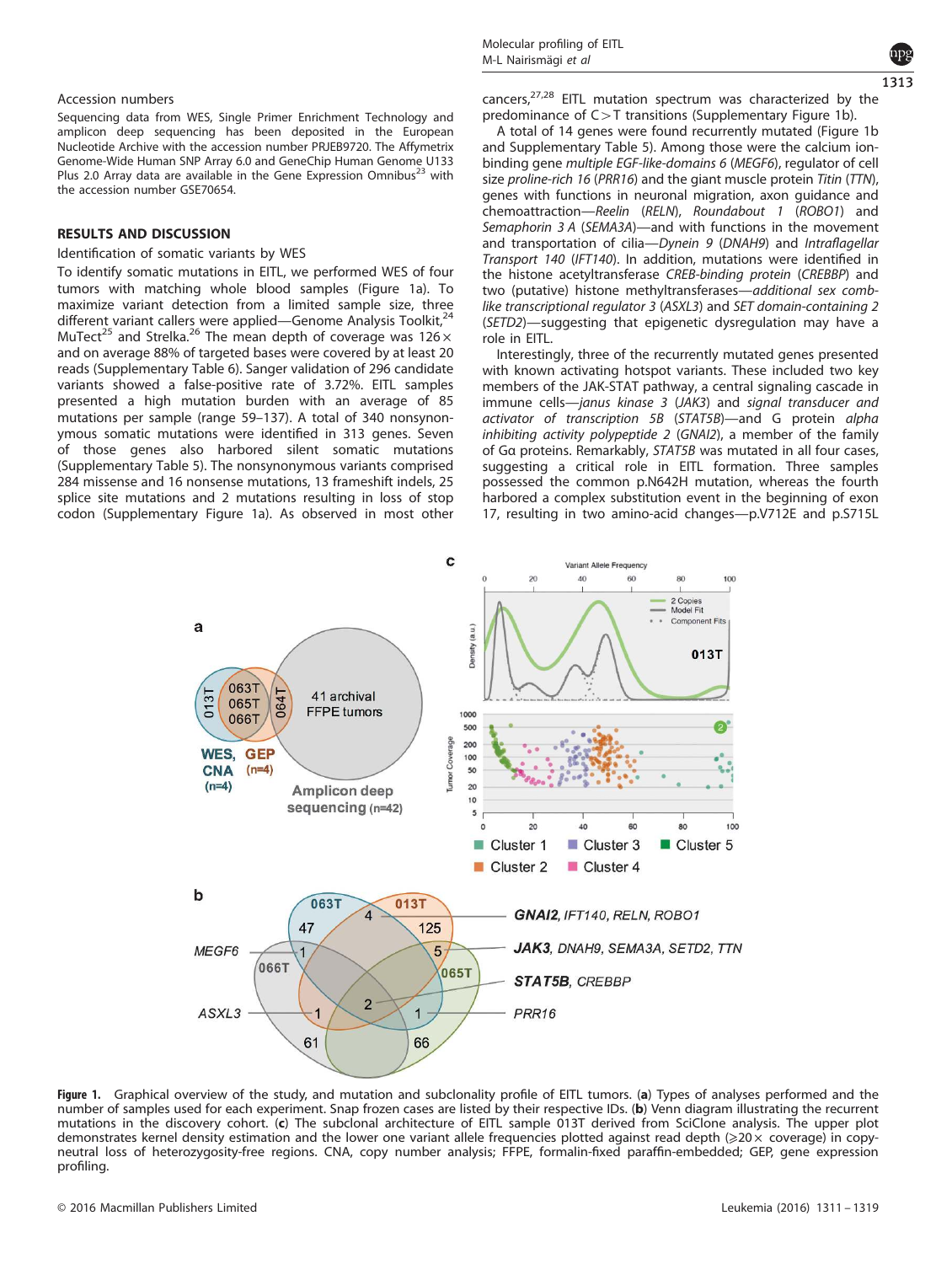(see Supplementary Note and Supplementary Figure 2). Both JAK3 and GNAI2 were mutated in a remarkable 2/4 cases. JAK3 alterations occurred at two distinct activating positions (p.V674A and p.M511I), whereas GNAI2 was mutated in the same codon in both samples (p.R179C and p.R179S).

To understand the clonal architecture of EITL tumors, we used SciClone<sup>29</sup> to identify populations of cells containing specific mutations. All four discovery cohort samples demonstrated notable intratumor heterogeneity with five subclones present in each tumor sample (Figure 1c, Supplementary Figure 3 and Supplementary Table 7). As only copy-neutral loss of heterozygosity-free segments were analyzed, we were not able to determine whether the JAK3 and STAT5B mutations were located in different subclones. However, respective corrected variant allele frequencies do indicate that these mutations are located within two separate clones (Supplementary Table 5).

#### Prevalence screening of GNAI2, JAK3, STAT5B and CREBBP

The high frequency of STAT5B, JAK3 and GNAI2 mutations in a small discovery cohort of only four samples was intriguing, prompting us to further analyze the prevalence of these mutations in a larger series of EITL samples. Forty-two additional EITL tumors (1 snap frozen and 41 archival samples) were screened for GNAI2, JAK3 and STAT5B mutations using amplicon deep sequencing. A total of 57 identified mutations were covered by an average of 20 004 reads (range 104–175 515; Supplementary Table 8). As the amplicons covered only common mutation hotspots reported in COSMIC v.72 and positions identified in the discovery cohort, it is likely that our results are lower-bound estimates of the true mutation frequency of these three genes.

Figure 2 summarizes the results from both the discovery and prevalence cohorts. STAT5B mutations were detected in 25/42 (60%) cases, with 24/42 (57%) carrying known activating mutations (p.N642H) in the Src homology 2 dimerization domain (Figure 2b). JAK3 was mutated in 14/42 (33%) samples with 13/42 (31%) harboring activating mutations (p.M511I, p.A573V and p.V674A/F), the majority located in the pseudokinase domain (Figure 2c). We identified two samples carrying two separate JAK3 activating mutations and a remarkable three activating mutations were identified in a third case indicating profound alteration of JAK3 function in these patients. Notably, none of these samples contained an activating STAT5B mutation (Figure 2a). Collectively, the JAK-STAT pathway was altered in 32/42 (76%) cases. It is remarkable that a large subset of tumors harbor co-occurring activating mutations in two members of the same pathway. A similar phenomenon was recently described for JAK1 and STAT3 in systemic ALK-negative anaplastic large T-cell lymphomas.<sup>30</sup> Moreover, these mutants were demonstrated to act in synergy to constitutively activate downstream STAT3 signaling. Further studies for mutated JAK3 and STAT5B are thus warranted and might shed light on EITL tumorigenesis.

GNAI2 mutations were observed in 9/42 (21%) samples. Two major hotspots were identified—p.R179 and p.T182—both located in the GTP-binding domain (Figure 2d) and are known activating variants. $31-33$  A single case was found to contain both mutations. Although exhibiting a lower mutation incidence compared with STAT5B and JAK3, it has been suggested that the lower frequencies for G protein α-subunits could be explained by mutations in receptors coupled to these G proteins.<sup>34</sup> On that note, both the GNAI2 wild-type discovery cohort samples harbored somatic mutations in GPCRs (Supplementary Table 5). It would be therefore interesting to analyze the mutational prevalence of GPCRs and other members of G $a_i$  signaling in a larger cohort to determine the frequency at which this cascade is altered in EITL.

Alterations in all three genes were found to be not mutually exclusive (JAK3 vs STAT5B: P-value = 0.2527; GNAI2 vs STAT5B:  $P$ -value = 0.5118; GNAI2 vs JAK3:  $P$ -value = 0.9998; one-sided Fisher's exact test by CoMEt<sup>35</sup>). Owing to the limited number of events, we were not able to analyze the subclonality of amplicon deep sequencing data; however, corrected variant allele frequencies do suggest that multiple mutations in all three genes can be found both within the same as well as different subclones (Supplementary Table 8).

We also analyzed the mutation frequency of CREBBP in a partial prevalence cohort of 16 samples. Mutations were identified in 2/16 (13%) cases, and in total, CREBBP was mutated in 6/20 (30%) samples (Supplementary Figure 4 and Supplementary Table 9). Inactivating CREBBP mutations have been reported in a number of malignancies, including B-cell lymphomas,<sup>36,37</sup> and the mutations have been described as early events associated with inferior outcome.38,39 Although in our series each identified variant was predicted to be disruptive, all mutations occurred in samples with coinciding STAT5B and/or JAK3 mutations, suggesting that CREBBP mutations might not be the major initiating event and further support the importance of activated JAK-STAT pathway in EITL.

#### Correlation of mutations with pathological features

The identified STAT5B mutation frequency is nearly twice that of a previously published study of EITLs with TCRγδ expression.<sup>18</sup> As the latter relied on Sanger sequencing, this difference may at least, in part, be explained by the lower sensitivity of Sanger sequencing. However, our observations do not support the hypothesis that STAT5B-activating mutations only occur in the TCRγδ lineage of EITLs as activating variants were equally identified in TCRαβ, TCRγδ, double-negative and aberrant double-positive cases (20%, 36%, 32% and 12% in each subset, respectively; Figure 2a and Supplementary Table 10). A similar observation was also made for the JAK3- and GNAI2-activating mutations.

We further segregated the samples by the expression of CD8 dimer. Activating mutations of each gene were present in tumors with CD8αα, CD8αβ and double-negative T-cells, with more than half of samples with STAT5B-activating variants being of the CD8αα type (61% CD8αα, 26% CD8αβ and 13% double negative; Supplementary Table 10). This is consistent with the notion that EITL is predominantly a tumor of CD8αα IELs.<sup>13</sup> Importantly, there is no phenotypic variation between the mutant cases with different TCR and/or CD8 expression (Supplementary Figures 5 and 6).

# Copy number alterations in EITL

To characterize the chromosomal abnormalities in EITL, we profiled all samples from the discovery cohort on a genomewide SNP array. All tumors were approximately diploid. We identified each of the previously reported frequent chromosomal change (loss of 16q12.1 and gains of 9q31.3 and 8q24) $^{1,3,10,13}$ recurrently altered in 2/4 samples (Supplementary Table 11). This includes amplification of the MYC gene (four copies in two samples). Importantly, no gains of 1q32.2-q41 and 5q34-q35.5, alterations more common in classical EATL compared with EITL, were identified. Other recurrent losses included 8p, 11q and 12p, and gain of 7q (detailed regions in Supplementary Table 11).

Remarkably, all four samples demonstrated copy-neutral loss of heterozygosity at chromosome 17q where STAT5B is located (Figures 3a and b). This phenomenon has previously been observed in *JAK2* and *JAK3* in other hematological neoplasms,<sup>40,41</sup> and is thought to arise from somatic recombination events. To the best of our knowledge, this is the first time acquired uniparental disomy has been described for STAT5B and further indicates the pivotal role played by this gene in the development of EITL. Consistent with this, immunohistochemical analysis of samples with mutated STAT5B revealed noticeable upregulation of phosphorylated STAT5 (Supplementary Table 12),

1314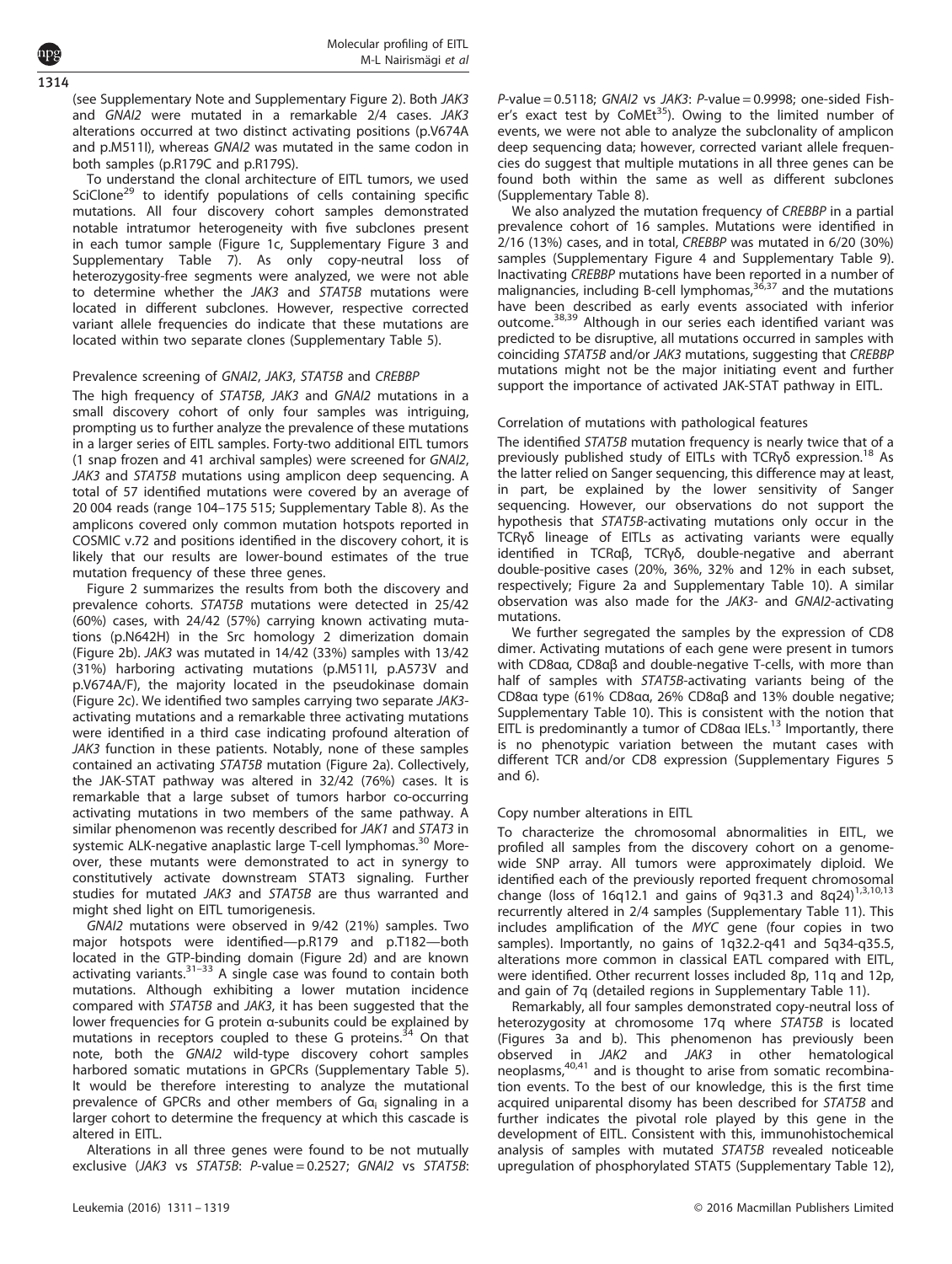

Figure 2. Frequently mutated genes in EITL identified by WES and amplicon deep sequencing. (a) Mutation frequencies of STAT5B, JAK3 and GNAI2 correlating to CD8 dimer and TCR type. Distribution of mutations in (b) STAT5B, (c) JAK3 and (d) GNAI2 genes. The frequency of each alteration is denoted within parentheses after its label. Filled circles indicate known mutation hotspots and empty circles mutations with unknown functional consequence. \*A total of four nonsynonymous missense mutations identified resulting in the change of two amino acids. G, GTP-binding; ND, not done; SH2, Src Homology 2; TA, transcriptional activation domain; TCR, T-cell receptor.

an example of which is shown in Figure 3c. It would be interesting to see whether there exists a transition from heterozygosity to homozygosity either histologically from distant mucosa to central tumor zone or clinically from primary diagnosis to relapse representing clonal evolution as observed in other tumors. $41,42$ 

We also identified two samples with amplification of the PIK3CG gene (five and four copies, respectively) that was also evident on protein level both for PIK3CG itself and downstream pAKT in one sample (Supplementary Figure 7). The prevalence of such amplification should be studied in a larger cohort as it might open up novel possibilities for targeted therapy. The first PI3K inhibitor is already in use for treatment of certain B-cell malignancies with many more currently in development.<sup>43</sup>

#### Pathways and biological functions affected in EITL

To identify key biological functions and signaling pathways affected in EITL, two different approaches were used—Ingenuity Pathway Analysis (IPA) of mutated genes from WES and Gene Set Enrichment Analysis (GSEA) following gene expression profiling of FITL tumors.

Among all mutated genes, major cellular functions such as cell death, survival, development, differentiation, homeostasis and proliferation were found significantly enriched (Supplementary Table 13), many of these affecting lymphocytes or T-cells specifically. In addition, mutated genes were also significantly associated with components involved in T-cell and intestine morphology and genes known to be involved in cancer and lymphoid malignancies. Importantly, enrichment of cell signaling and binding of DNA were also noted. All these suggest that key cellular functions are involved in the development of EITL and correlate well with the nature of this disease.

Further supporting our genomic findings, canonical JAK-STAT and GPCR signaling were among the top-enriched IPA pathways (false discovery rate  $q$ -value = 0.24 and 0.03, respectively; Supplementary Table 14). In addition, several other aspects of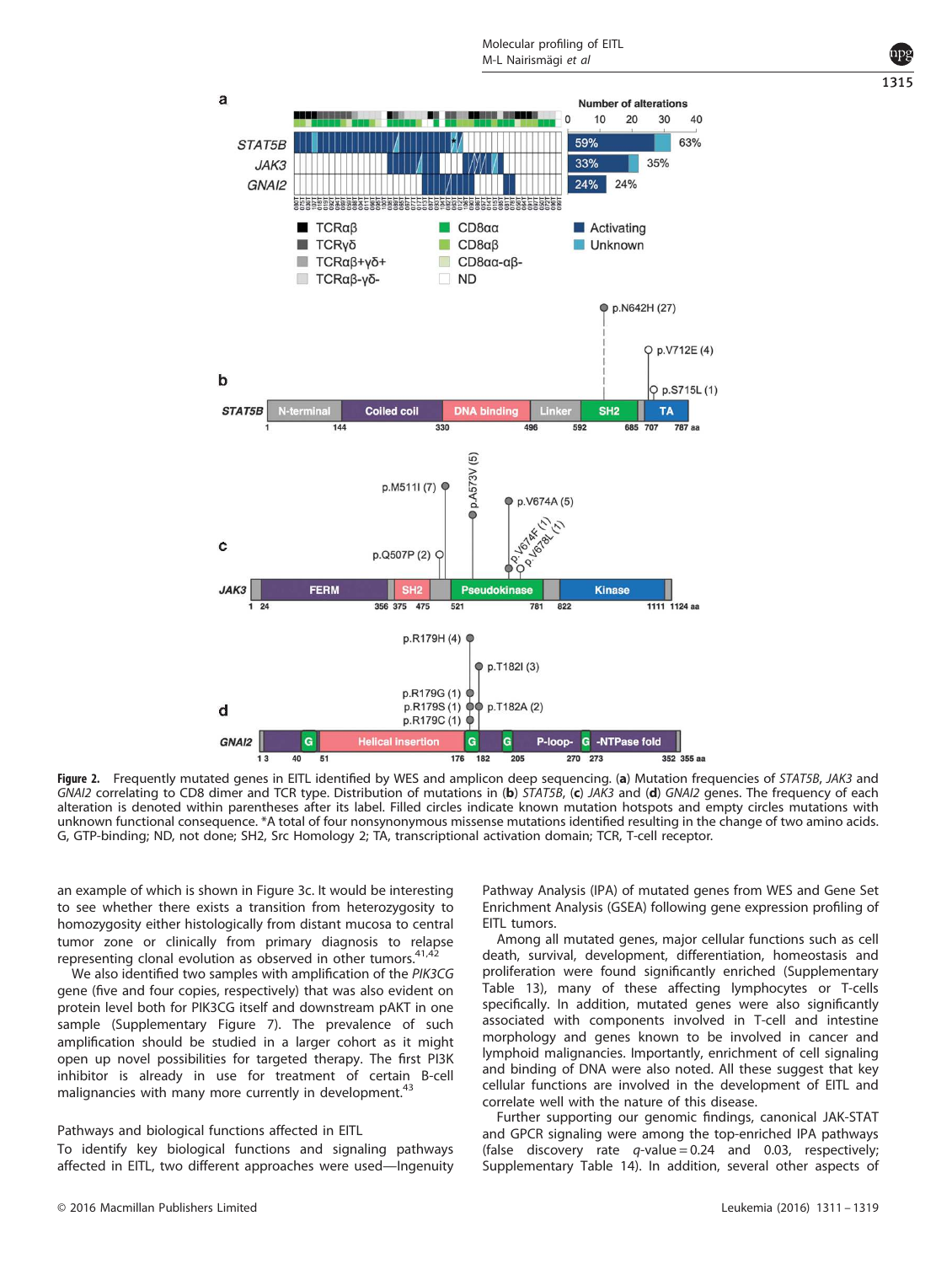1316



Figure 3. Acquired uniparental disomy in STAT5B locus. (a) Allele-specific copy number analysis of tumor (ASCAT) close-ups of two STAT5B mutant samples highlighting chromosome 17q. The upper panels demonstrate the raw (red) and segmented (green) B-allele frequencies (BAFs) of SNPs. The lower panels present allele-specific copy number profiles—red lines indicate the higher and green the lower copy number chromosomal haplotypes. The green line is at zero, which indicates loss of heterozygosity. (b) Sanger sequencing electropherograms demonstrating the presence of STAT5B somatic mutation in the same samples. (c) Representative images of pSTAT5 immunohistochemical staining in STAT5B wild-type and mutant cases. Magnification  $\times$  400. VAF, variant allele frequency from WES.

these cascades were also altered indicating the importance of GNAI2, JAK3 and STAT5B mutations described above. These include the role of JAK1 and JAK3 in γc cytokine signaling, Oncostatin M signaling, interleukin-2 and interleukin-9 signaling, cAMPmediated signaling and  $Ga_i$  signaling. Molecular mechanisms of cancer was also found enriched, suggesting the involvement of classical cancer genes in this disease. The latter is supported by the finding of at least one mutated tumor suppressor or oncogene in each case (Supplementary Table 5). Because IPA does not consider recurrence of gene alterations, we repeated the analysis with the list of recurrently mutated genes only. Importantly, all the above pathways, except Gα<sub>i</sub> signaling, were found significantly enriched in EITL (Supplementary Table 15).

To verify the above by an unrelated approach, we performed gene expression profiling of four EITL tumors, two of CD8αα and two of CD8αβ origin. As EITL is suggested to arise from CD8+  $|E Ls|^{13}$  we integrated our data with publicly available profile of CD8αα and CD8αβ T-cells from healthy donors.<sup>44</sup> There was a total of 1760 genes significantly upregulated in EITL tumors ( $P < 0.05$ and fold change  $\geq 1.5$ ; Supplementary Table 16). GSEA against Molecular Signatures Database gene sets<sup>45</sup> was used to identify deregulated pathways. The used gene sets and all statistics from GSEA are shown in Supplementary Table 17. It is noteworthy that GSEA independently confirmed the findings of IPA analysis using mutated genes from WES. Several aspects of GPCR signaling were found significantly enriched in EITL samples including GPCR ligand binding, signaling by GPCR and, importantly,  $Ga_i$  signaling (Supplementary Figure 8). These clearly suggest a marked deregulation of Gα<sup>i</sup> signaling in EITL and further indicate the functional importance of discovered GNAI2 mutations.

In addition, we also identified KEGG JAK-STAT signaling pathway as significantly enriched in EITLs. The higher side  $q$ value (Supplementary Table 17) is in this regard not surprising as the activation of JAK-STAT pathway is known to occur through protein phosphorylation and not increased expression of mRNA. More importantly, an outstanding association was identified with genes containing STAT5B binding sites in their promoters, both for the shorter and longer consensus motif. We further confirmed this by GSEA against publicly available gene set of STAT5 target genes.<sup>46</sup> There was a significant enrichment between STAT5 targets and genes upregulated in EITL (normalized enrichment score = 1.78, false discovery rate  $q$ -value < 0.001; Supplementary Figure 8d).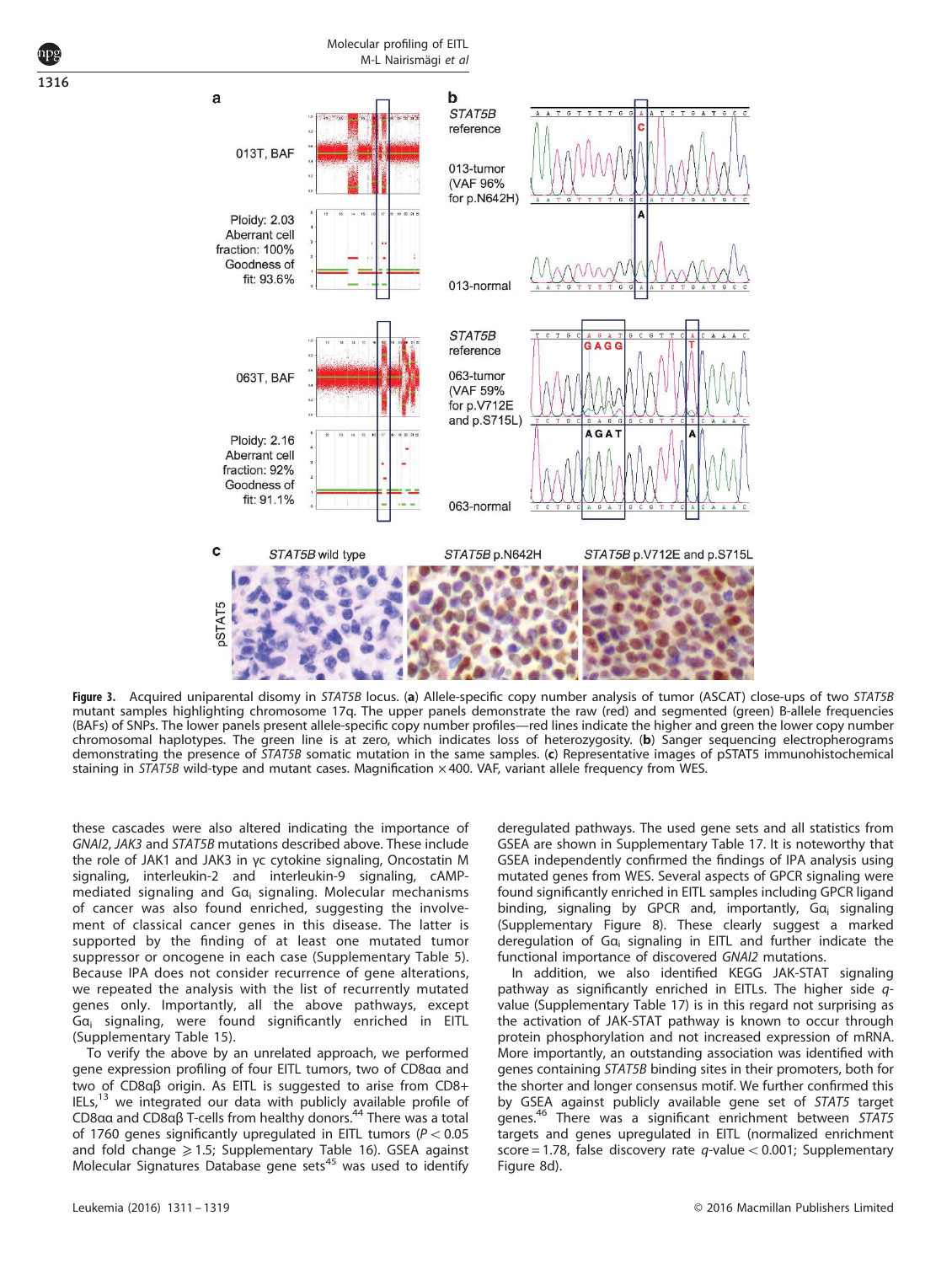Gene expression profiling data was validated by real-time PCR of randomly selected genes (Supplementary Table 18). The values from the two experiments were consistent, although the correlation was not statistically significant because of the small sample size (Supplementary Figure 9). In summary, JAK-STAT and GPCR signaling pathways were demonstrated as significantly enriched in EITL tumors using two different data sets and methodologies.

# Targeted therapy inhibits viability of primary EITL cells

While activating mutations in genes encoding α-subunits of G proteins occur in many human cancers, oncogenic alterations in the inhibitory subunits of G proteins exist at a much lower frequency.<sup>34</sup> Oncogenic form of GNAI2 (GNAI2 p.R179C/H), referred to as  $gip2$ , $32$  was first identified in endocrine tumors of adrenal cortex and ovary, $31$  and p.T182A was thereafter also described as a constitutively activated mutant.<sup>33</sup> Notably, aip2 was demonstrated to constitutively activate mitogen-activated protein kinase,<sup>47</sup> likely through inhibitory effect on intracellular cAMP  $levels.<sup>48</sup>$ 

To better understand the above, we created stable cell lines overexpressing wild-type and mutant forms (p.R179C and p.R179S) of GNAI2. A strong upregulation of phosphorylated ERK1/2 level was detected in both mutant cells, whereas the total ERK1/2 protein levels remained unchanged (Figure 4a). The same observation was made in two independent cell lines. Consistent with this, immunohistochemical analysis of GNAI2 mutant cases also revealed upregulation of phosphorylated ERK1/2 (Supplementary Table 12), examples of which are shown in Figure 4b, suggesting that the MEK-ERK signaling pathway is aberrantly activated in these EITL tumors.

Notably, the identification of activated pathways in EITL offers novel treatment opportunities. JAK3 and STAT5B are both directly targetable by small-molecule inhibitors, and because mutant GNAI2 activates the MEK-ERK pathway, MEK inhibitors may be



Figure 4. Effective targeted therapy by JAK, STAT and MEK inhibitors in primary EITL cells. (a) Stable cell lines were created by overexpressing GNAI2 wild-type and mutants in HuT78 and Jurkat cells. The expression of relevant proteins was assessed by western blot. (b) Representative images of pERK1/2 immunohistochemical staining in GNAI2 wild-type and mutant tumors. Magnification  $\times$  400. (c) Representative ex vivo cell viability assay in primary EITL cells treated with PD0325901 and Stattic for 72 h, and Tofacitinib, Trametinib and Gefitinib for 96 h. All results are normalized to the control (dimethyl sulfoxide (DMSO)) and presented as mean $\pm$ s.d. The experiment was repeated at least two times with each inhibitor. (d) Immunoblots of indicated proteins in primary EITL cells treated with PD0325901, Tofacitinib and Trametinib for two and Stattic for 24 h at indicated concentrations.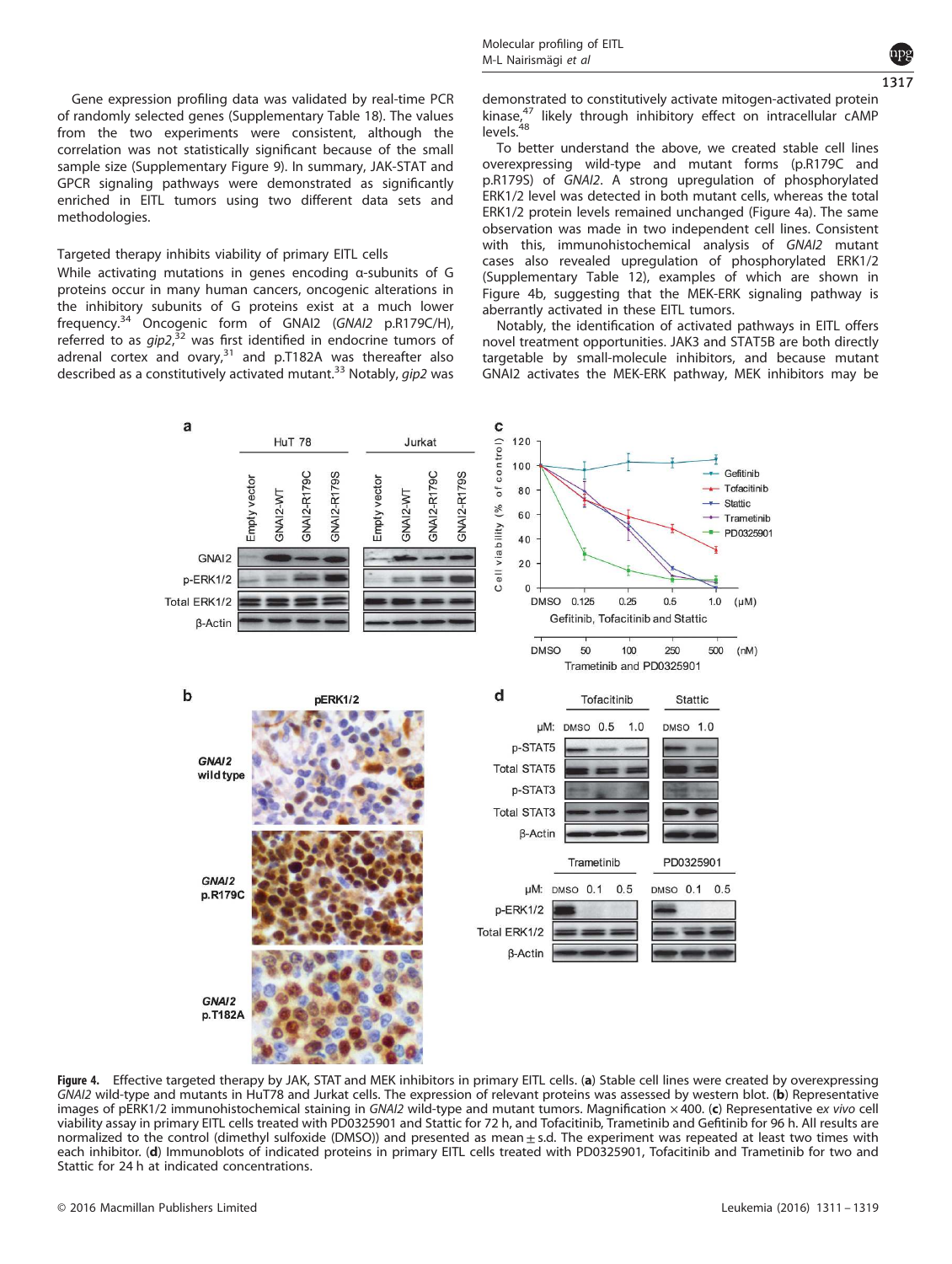effective for the treatment of EITL. To further confirm the involvement of JAK-STAT and GPCR signaling pathways in the survival of EITL, we evaluated the effect of two inhibitors of both pathways in primary EITL cells—Tofacitinib (pan-JAK inhibitor), Stattic (STAT3 inhibitor) and MEK inhibitors Trametinib and PD0325901. All four inhibitors reduced cell viability in a dosedependent manner compared with the vehicle-treated control (Figure 4c). Importantly, the primary cells were resistant to an inhibitor of a non-relevant pathway, the EGFR inhibitor Gefitinib, suggesting that the observed effect was not because of general cytotoxicity. Moreover, all four drugs clearly inhibited the downstream signaling cascades as demonstrated by suppression of STAT3, STAT5 and ERK1/2 phosphorylation (Figure 4d). 1318

These primary EITL cells harbor mutations in both JAK3 and downstream STAT5B, which may explain the inferior sensitivity of Tofacitinib compared with Stattic. Further supporting our data, JAK-STAT cascade inactivation either by knockdown of pathway members or targeted therapy also effectively reduces cell viability of cutaneous T-cell lymphoma cells that harbor an activating p. A573V JAK3 mutation.<sup>49-52</sup> Despite the lack of GNAI2 mutation in the primary EITL cells, several other members of the GPCR pathway—the GPCRs HTR1F, GRM5, MRGPRX3 and GPR179, and protein tyrosine phosphatase DUSP4 (Supplementary Table 5) are all altered in these cells potentially leading to downstream activation of the GPCR pathway. Importantly, DUSP4 is known to inactivate ERK1/2. $53$  The p.R300W mutation identified in the primary EITL cells is positioned right in the middle of DUSP4 catalytic dual-specificity phosphatase domain. As commonly observed for mutations within the functional domains of enzymes, it is likely that the identified p.R300W mutation causes inactivation of the DUSP4 protein that leads to the activation of ERK proteins and might explain the effectiveness of MEK inhibition in these cells. In addition, GPCR, G $a_i$  and MEK-ERK pathways are all significantly enriched in the original tumor sample (Supplementary Figures 8a and c), further supporting the aberrant activation of these signaling pathways. Taken together, these results indicate that targeted therapy may be useful in the treatment of EITL patients.

# **CONCLUSIONS**

This is the first study to characterize comprehensively the molecular changes in EITL and provides novel insights into the pathogenesis of this disease. We have clearly demonstrated alterations in the JAK-STAT and GPCR signaling pathways on multiple levels, including mutations, chromosomal alterations and transcriptional upregulation. The high mutation frequency and location of mutations in key functional domains indicate the importance of these variants and notably may present novel opportunities for targeted therapies or better diagnostics. This is supported by our in vitro data demonstrating response of primary EITL cells to inhibitors of both pathways. Further studies are required to support these findings and to functionally evaluate them in a disease-specific model.

# CONFLICT OF INTEREST

The authors declare no conflict of interest.

# ACKNOWLEDGEMENTS

This work was supported by the National Medical Research Council of Singapore (TCR12DEC005), Tanoto Foundation as Professorship in Medical Oncology, New Century Foundation Limited, Ling Foundation and Singapore National Cancer Centre Research Fund. We thank Swe Swe Myint and Jia Liang Loh for help with sample preparation; Minghui Lee and Angie Tan from Duke-NUS Genome Biology Facility for gene expression profiling; Qian Qiao Tang, Alisa Noor Hidayah Sairi, Liang Kai Koh, Gerald Chua, Agnieszka Maliszewska and Beng Hooi Phang for logistic and technical support, and all co-workers of Laboratory of Cancer Epigenome. We also thank SingHealth Flow Cytometry unit for cell sorting and the following surgeons for their generous contribution of patient samples: Associate Professor Foong Koon Cheah, Prof. Wai Keong Wong, Dr Peng Chung Cheow, Dr Yaw Chong Goh and Dr Weng Hoong Chan.

#### **REFERENCES**

- 1 Isaacson PG, Chott A, Ott G, Stein H. Enteropathy-associated T-cell lymphoma. In: Swerdlow SH, Campo E, Harris NL, Jaffe ES, Pileri SA, Stein H et al. (eds). WHO Classification of Tumours of Haematopoietic and Lymphoid Tissues, 4th edn IARC Press: Lyon, France, 2008, pp 289–291.
- 2 Delabie J, Holte H, Vose JM, Ullrich F, Jaffe ES, Savage KJ et al. Enteropathyassociated T-cell lymphoma: clinical and histological findings from the international peripheral T-cell lymphoma project. Blood 2011; 118: 148–155.
- 3 Foukas PG, de Leval L. Recent advances in intestinal lymphomas. Histopathology 2015; 66: 112–136.
- 4 Shaw CK, Chen LL, Lee A, Lee TD. Distribution of HLA gene and haplotype frequencies in Taiwan: a comparative study among Min-nan, Hakka, Aborigines and Mainland Chinese. Tissue Antigens 1999; 53: 51–64.
- 5 Saito S, Ota S, Yamada E, Inoko H, Ota M. Allele frequencies and haplotypic associations defined by allelic DNA typing at HLA class I and class II loci in the Japanese population. Tissue Antigens 2000; 56: 522-529.
- 6 Liang CK, Chen KH, Hsu WM, Chen KH. Association of HLA type and Mooren's ulcer in Chinese in Taiwan. Br J Ophthalmol 2003; 87: 797–798.
- 7 Lee KW, Oh DH, Lee C, Yang SY. Allelic and haplotypic diversity of HLA-A, -B, -C, -DRB1, and -DQB1 genes in the Korean population. Tissue Antigens 2005; 65: 437–447.
- 8 Lan Q, Shen M, Garcia-Rossi D, Chanock S, Zheng T, Berndt SI et al. Genotype frequency and F ST analysis of polymorphisms in immunoregulatory genes in Chinese and Caucasian populations. Immunogenetics 2007; 59: 839–852.
- 9 Chim CS, Au WY, Shek TW, Ho J, Choy C, Ma SK et al. Primary CD56 positive lymphomas of the gastrointestinal tract. Cancer 2001; 91: 525–533.
- 10 Ko YH, Karnan S, Kim KM, Park CK, Kang ES, Kim YH et al. Enteropathy-associated T-cell lymphoma—a clinicopathologic and array comparative genomic hybridization study. Hum Pathol 2010; 41: 1231–1237.
- 11 Chan JK, Chan AC, Cheuk W, Wan SK, Lee WK, Lui YH et al. Type II enteropathyassociated T-cell lymphoma: a distinct aggressive lymphoma with frequent gammadelta T-cell receptor expression. Am J Surg Pathol 2011; 35: 1557–1569.
- 12 Sun J, Lu Z, Yang D, Chen J. Primary intestinal T-cell and NK-cell lymphomas: a clinicopathological and molecular study from China focused on type II enteropathy-associated T-cell lymphoma and primary intestinal NK-cell lymphoma. Mod Pathol 2011; 24: 983–992.
- 13 Tan SY, Chuang SS, Tang T, Tan L, Ko YH, Chuah KL et al. Type II EATL (epitheliotropic intestinal T-cell lymphoma): a neoplasm of intra-epithelial T-cells with predominant CD8alphaalpha phenotype. Leukemia 2013; 27: 1688–1696.
- 14 Chuang SS, Liao YL, Liu H, Lin SH, Hsieh PP, Huang WT et al. The phenotype of intraepithelial lymphocytes in Taiwanese enteropathy-associated T-cell lymphoma is distinct from that of the West. Histopathology 2008; 53: 234–236.
- 15 Tan SY, Ooi AS, Ang MK, Koh M, Wong JC, Dykema K et al. Nuclear expression of MATK is a novel marker of type II enteropathy-associated T-cell lymphoma. Leukemia 2011; 25: 555–557.
- 16 Okumura K, Ikebe M, Shimokama T, Takeshita M, Kinjo N, Sugimachi K et al. An unusual enteropathy-associated T-cell lymphoma with MYC translocation arising in a Japanese patient: a case report. World J Gastroenterol 2012; 18: 2434–2437.
- 17 Wilson AL, Swerdlow SH, Przybylski GK, Surti U, Choi JK, Campo E et al. Intestinal gammadelta T-cell lymphomas are most frequently of type II enteropathyassociated T-cell type. Hum Pathol 2013; 44: 1131–1145.
- 18 Kucuk C, Jiang B, Hu X, Zhang W, Chan JK, Xiao W et al. Activating mutations of STAT5B and STAT3 in lymphomas derived from gammadelta-T or NK cells. Nat Commun 2015; 6: 6025.
- 19 Robinson JT, Thorvaldsdottir H, Winckler W, Guttman M, Lander ES, Getz G et al. Integrative genomics viewer. Nat Biotechnol 2011; 29: 24–26.
- 20 Thorvaldsdottir H, Robinson JT, Mesirov JP. Integrative Genomics Viewer (IGV): high-performance genomics data visualization and exploration. Brief Bioinform 2013; 14: 178–192.
- 21 Cutcutache I, Suzuki Y, Tan IB, Ramgopal S, Zhang S, Ramnarayanan K et al. Exome-wide sequencing shows low mutation rates and identifies novel mutated genes in seminomas. Eur Urol 2015; 68: 77–83.
- 22 Pear WS, Miller JP, Xu L, Pui JC, Soffer B, Quackenbush RC et al. Efficient and rapid induction of a chronic myelogenous leukemia-like myeloproliferative disease in mice receiving P210 bcr/abl-transduced bone marrow. Blood 1998; 92: 3780–3792.